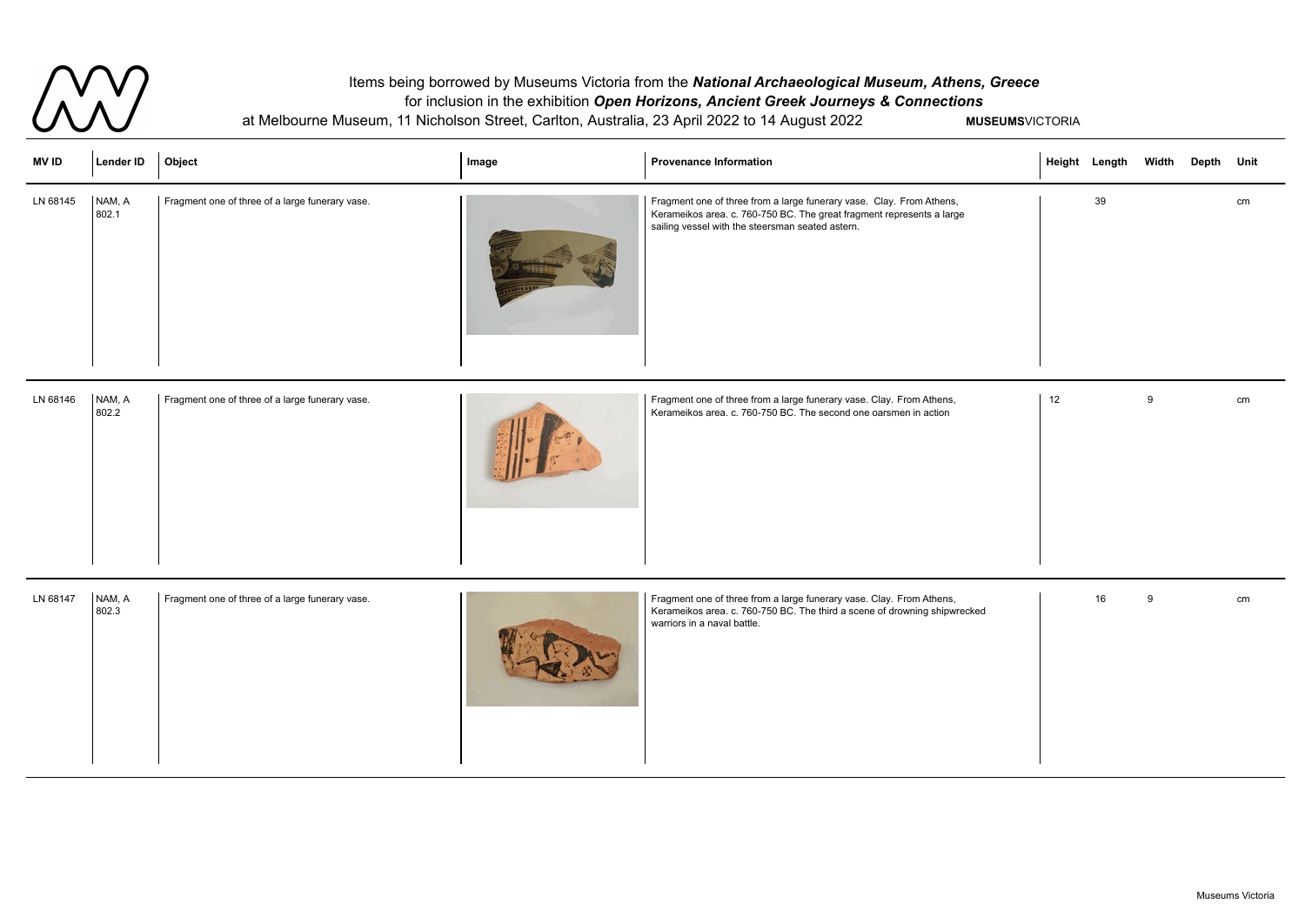| <b>MV ID</b> | <b>Lender ID</b>         | Object                                             | Image | <b>Provenance Information</b>                                                                                                                                                                                                                                                             |                 | Height Length Width |                 | Depth Unit |    |
|--------------|--------------------------|----------------------------------------------------|-------|-------------------------------------------------------------------------------------------------------------------------------------------------------------------------------------------------------------------------------------------------------------------------------------------|-----------------|---------------------|-----------------|------------|----|
| LN 68148     | $NAM, \Pi$<br>20934      | Large Cycladic statuette. Marble.                  |       | Large Cycladic statuette. Marble. Unknown provenance, possibly Naxos<br>Island, Cyclades. 2800 - 2300 BC (Keros - Syros culture)                                                                                                                                                          | 89              |                     | 18              | -5         | cm |
| LN 68149     | $NAM, \Pi$<br>14730      | Copper ingot.                                      |       | Copper ingot. From the Mycenaean shipwreck of Kymi, Euboea. ca. 15th-13th<br>c. BC.                                                                                                                                                                                                       |                 | 38                  | 30 <sub>o</sub> |            | cm |
| LN 68150     | NAM <sub>D</sub><br>7341 | Gold cup with octopuses in a marinescape.          |       | Gold cup with octopuses in a marinescape. Midea, (Dendra) Argolis, holos<br>tomb. 15th - 14th cent. BC.                                                                                                                                                                                   | $5\phantom{.0}$ | 20                  |                 |            | cm |
| LN 68151     | NAM <sub>D</sub><br>5627 | Amethyst necklace consisting of 77 amethyst beads. |       | Amethyst necklace consisting of 77 amethyst beads. Object of prestige and<br>beauty from a rich tholos tomb in Central Greece. This is the northernmost<br>point of location of amethyst imported from Egypt in the Aegean Tholos tomb<br>at Kapakli, Volos - Central Greece, 15th c. BC. |                 |                     |                 |            |    |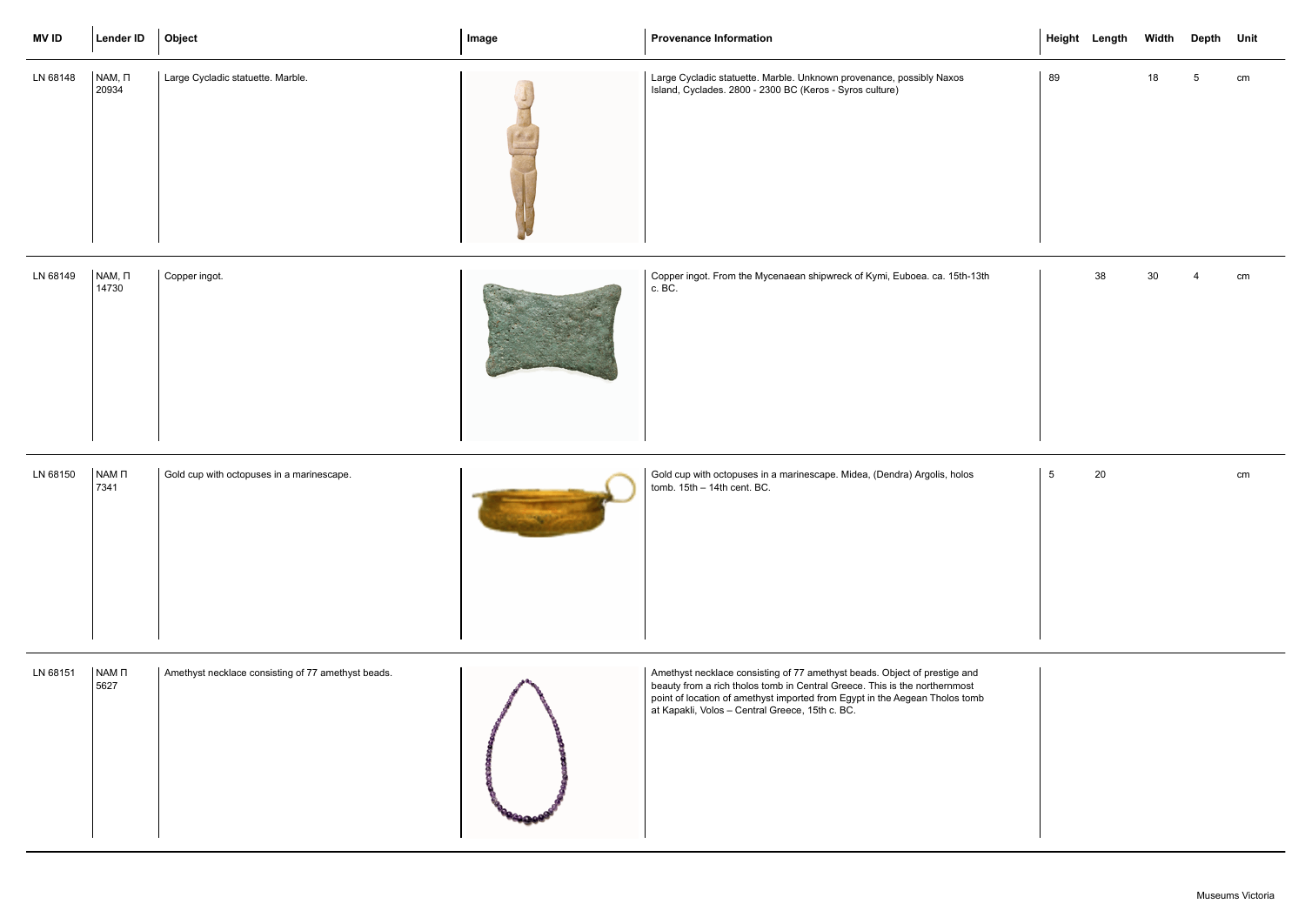| <b>MVID</b> | <b>Lender ID</b>                                    | Object                             | Image    | <b>Provenance Information</b>                                                                                                                                                                                                                                                                                                    |    | Height Length Width | Depth Unit |    |
|-------------|-----------------------------------------------------|------------------------------------|----------|----------------------------------------------------------------------------------------------------------------------------------------------------------------------------------------------------------------------------------------------------------------------------------------------------------------------------------|----|---------------------|------------|----|
| LN 68152    | NAM <sub>D</sub><br>13120                           | Faience necklace.                  |          | Faience necklace. It consists of 29 faience beads many of which preserve their<br>characteristic blue colour. Prosymna, Argolis, chamber tomb 49, 14th-13th<br>c.BC.                                                                                                                                                             |    | 15                  |            | cm |
| LN 68153    | NAM <sub>D</sub><br>24076 (PY<br>Fr1232)            | Linear B tablet. Clay.             | a da San | Linear B tablet. Clay. The tablet records an offering of oil (logogram *130-OLE)<br>scented with sage (pa-ko-we - σφακόεν) to a group of people possibly<br>associated with ritual activities (di-pi-i-jo-i). The offering takes place during the<br>month of "sailing" (po-ro-wi-to). Pylos, Palace of Ano Eglianos, 13th c.BC. | 33 | 14                  |            | cm |
| LN 68154    | NAM,<br>Aιγ.6851 α<br>(Alexandros<br>Rostovic       | Mycenaean stirrup jars from Egypt. |          | Mycenaean stirrup jars from Egypt. Egypt, New Kingdom, 1550-1307 BC.                                                                                                                                                                                                                                                             | 10 |                     | 9          | cm |
| LN 68155    | NAM, Aly.<br>$6851\beta$<br>(Rostovich<br>donation) | Mycenaean stirrup jars from Egypt. |          | Mycenaean stirrup jar from Egypt. New Kingdom, 1550-1307 BC.                                                                                                                                                                                                                                                                     | 9  |                     | 11         | cm |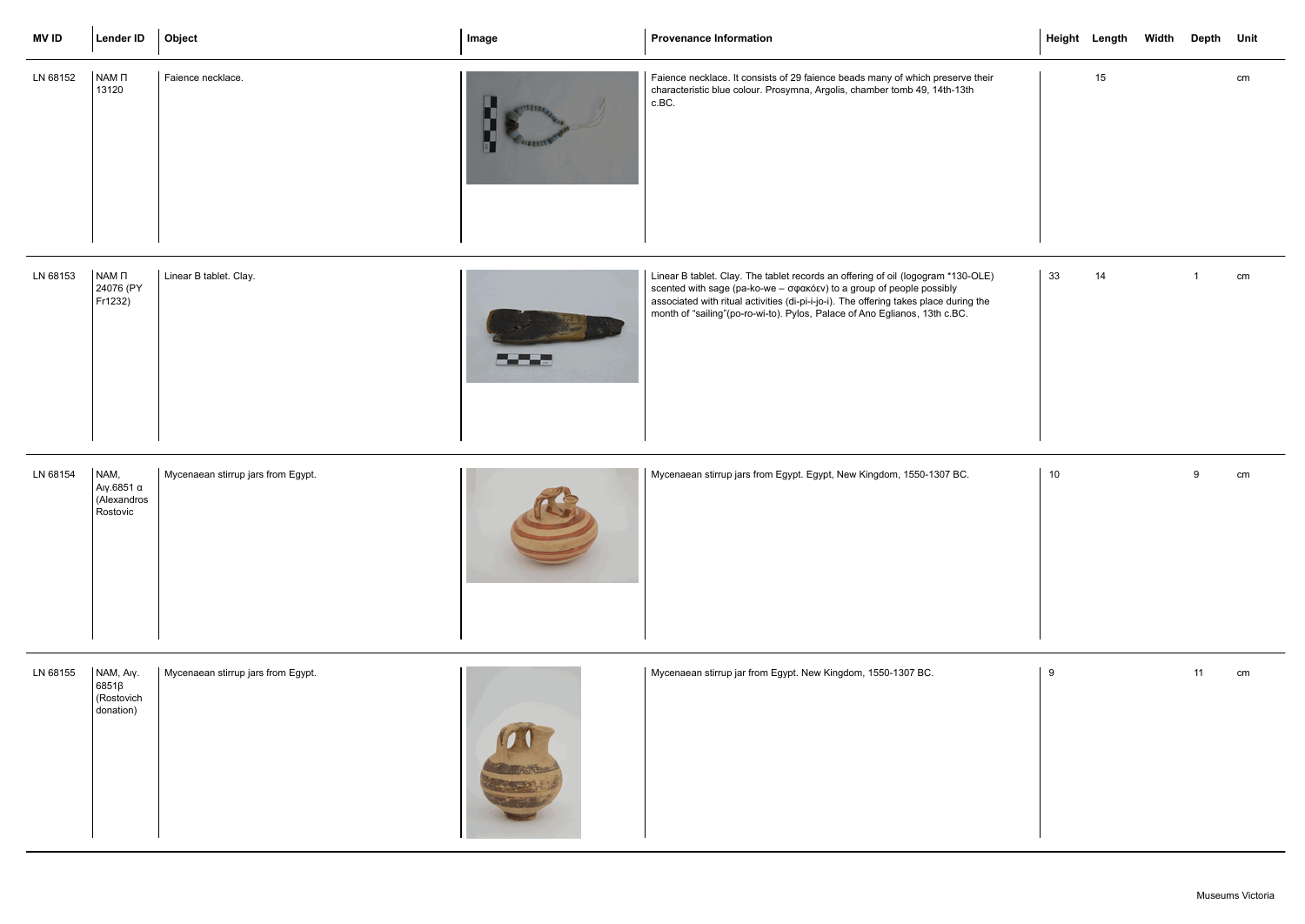| <b>MVID</b> | Lender ID                  | Object                                                                                                | Image | <b>Provenance Information</b>                                                                                                                                                    |    | Height Length | Width | Depth Unit     |    |
|-------------|----------------------------|-------------------------------------------------------------------------------------------------------|-------|----------------------------------------------------------------------------------------------------------------------------------------------------------------------------------|----|---------------|-------|----------------|----|
| LN 68156    | NAM <sub>II</sub><br>19356 | Gold signet ring, known as Theseus' ring'.                                                            |       | Gold signet ring, known as Theseus' ring'. From Athens (random finding from<br>Anafiotika, a neighbourhood of Athens close to Acropolis. 15th c. BC.                             |    |               | 2     |                | cm |
| LN 68157    | <b>NAMA</b><br>19444       | Antefix with representations of Chimaera and Bellerophon<br>mounting his winged horse, Pegasus. Clay. |       | Antefixes with representations of Chimaera and Bellerophon mounting his<br>winged horse, Pegasus. Clay. From Thasos. 550-500 BC.                                                 | 17 | 20            |       | $\overline{7}$ |    |
| LN 68158    | NAM A<br>16004             | Antefix with representations of Chimaera and Bellerophon<br>mounting his winged horse, Pegasus. Clay. |       | Antefixes with representations of Chimaera and Bellerophon mounting his<br>winged horse, Pegasus. Clay. From Thasos. 550-500 BC.                                                 | 17 | 19            |       | 9              |    |
| LN 68159    | NAM, A<br>19568            | Column krater. Clay.                                                                                  |       | Column krater. Clay. A. Herakles slaying the king of Egypt, Busiris, and his<br>attendants. B. Maenad and Satyrs. By the Cleveland Painter. Unknown<br>provenance. About 470 BC. | 35 |               |       |                | cm |

| LN 68159 | NAM, A<br>19568 | Column krater. Clay. |  |  | Column<br>attendan<br>provenar |
|----------|-----------------|----------------------|--|--|--------------------------------|
|----------|-----------------|----------------------|--|--|--------------------------------|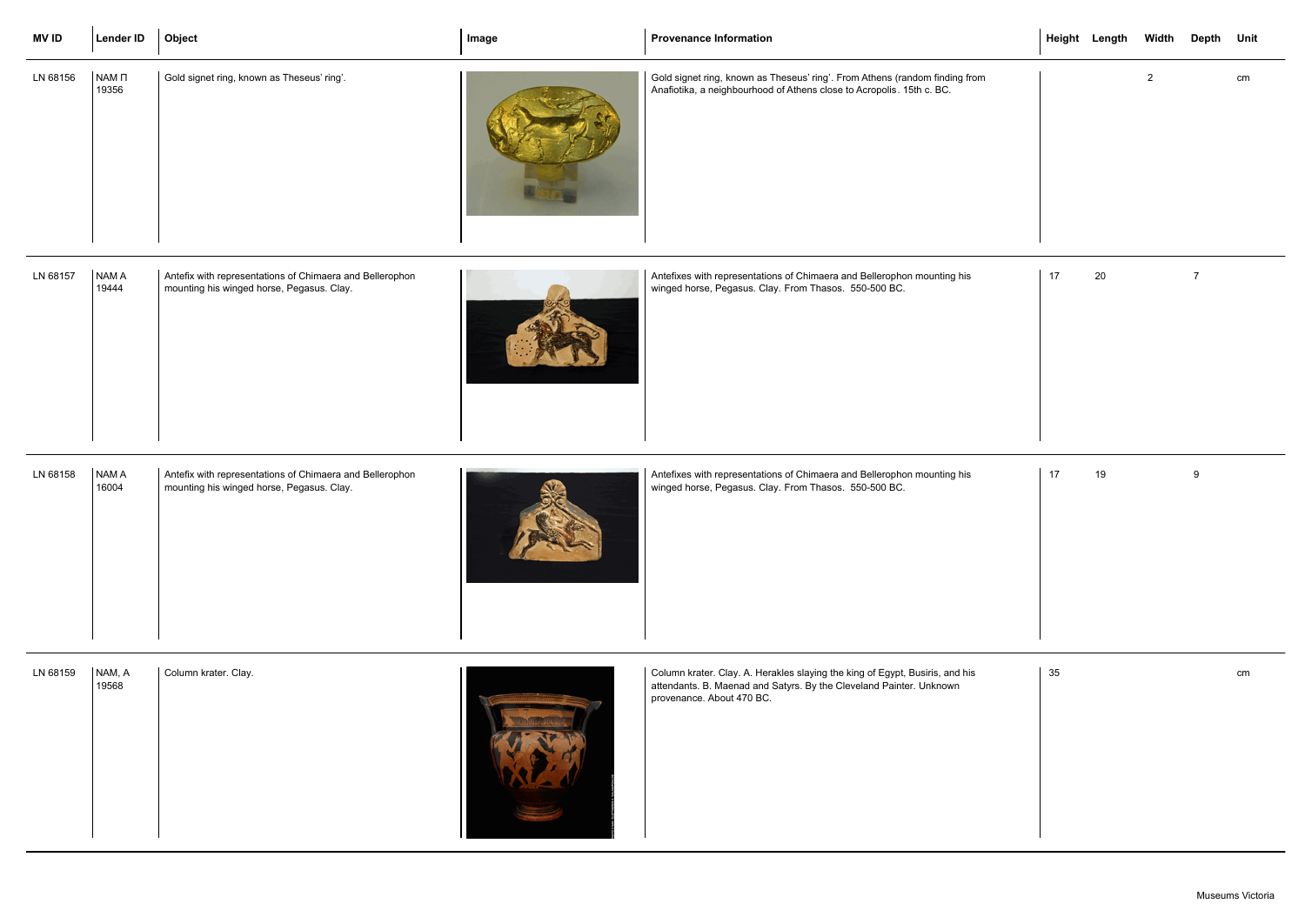| <b>MVID</b> | <b>Lender ID</b>  | Object                                                                            | Image | <b>Provenance Information</b>                                                                                                                                                                                                                                              |    | Height Length Width Depth Unit |   |    |
|-------------|-------------------|-----------------------------------------------------------------------------------|-------|----------------------------------------------------------------------------------------------------------------------------------------------------------------------------------------------------------------------------------------------------------------------------|----|--------------------------------|---|----|
| LN 68160    | NAM, A 513        | Attic black- figure lekythos. Clay.                                               |       | Attic black- figure lekythos. Clay. The lekythos depicts the arrival of Heracles in<br>the course of his wanderings in the Mediterranean at the furthest shores of<br>Oceanus and his meeting with the Sun (Helios). By the Daybreak Painter.<br>From Eretria. 510-500 BC. | 30 |                                |   | cm |
| LN 68161    | NAM, A<br>2056    | Vase in the shape of two women's heads, one Athenian, the<br>other African. Clay. |       | Vase in the shape of two women's heads, one Athenian, the other African.<br>Clay. From Thespiai. Class G (the London Class). About 490 BC.                                                                                                                                 | 19 |                                |   | cm |
| LN 68162    | <b>NAM, A 422</b> | White-ground alabastron. Clay. Ethiopian with bow and axe.                        |       | White-ground alabastron. Clay. Ethiopian with bow and axe. From Thebes.                                                                                                                                                                                                    | 15 |                                |   | cm |
| LN 68163    | NAM, X<br>14494   | Figurine of a martial deity, probably Syrian.                                     |       | Figurine of a martial deity, probably Syrian. Sanctuary of Apollo Thermios<br>(Aetolian Region, Central Greece). 8th c. BC.                                                                                                                                                | 23 |                                | 8 | cm |

| LN 68163 | NAM, X<br>14494 | Figurine of a martial deity, probably Syrian. |  | Figurine of a martial deity, probably Syrian. Sanctuary of Apollo The<br>(Aetolian Region, Central Greece). 8th c. BC. |
|----------|-----------------|-----------------------------------------------|--|------------------------------------------------------------------------------------------------------------------------|
|----------|-----------------|-----------------------------------------------|--|------------------------------------------------------------------------------------------------------------------------|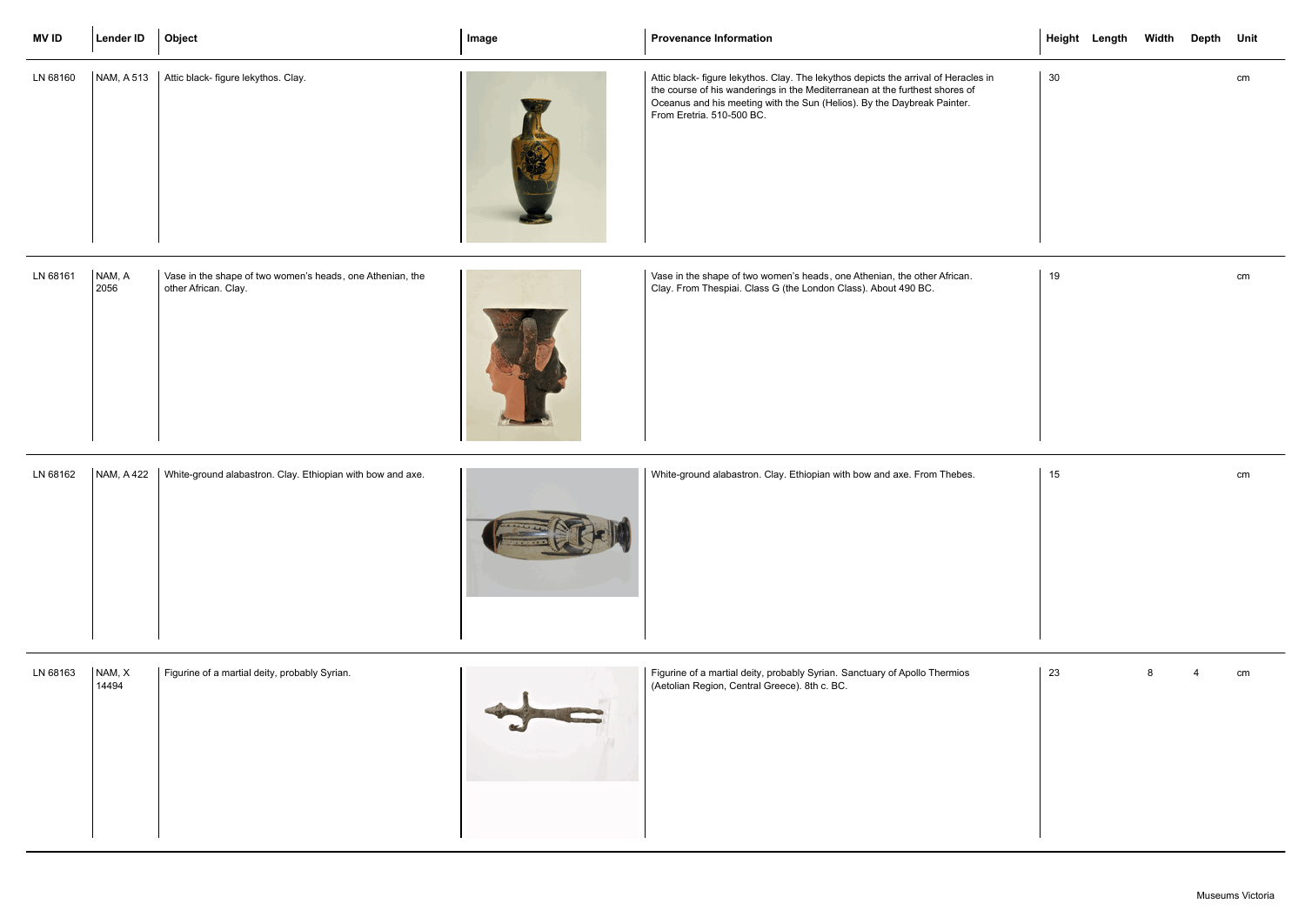| <b>MV ID</b> | Lender ID       | Object                                                                  | Image | <b>Provenance Information</b>                                                                                                                     |              | Height Length | Width | Depth Unit |    |
|--------------|-----------------|-------------------------------------------------------------------------|-------|---------------------------------------------------------------------------------------------------------------------------------------------------|--------------|---------------|-------|------------|----|
| LN 68164     | NAM, X<br>7941  | Phoenician bowl with relief decoration. Bronze.                         |       | Phoenician bowl with relief decoration. Bronze. From the sanctuary of Olympia<br>(West Peloponnese). Late 8th-early 7th c. BC.                    | $\mathbf{3}$ |               |       |            | cm |
| LN 68165     | NAM, X<br>15070 | Blinker with relief representation of the Master of animals.<br>Bronze. |       | Blinker with relief representation of the Master of animals. Bronze. North<br>Syrian. 9th c. BC. Temple of Apollo Daphnephoros, Eretria (Euboea). | 12           | 19            |       |            | cm |

|    |    | Height Length Width Depth Unit |                  |               |
|----|----|--------------------------------|------------------|---------------|
| ia | 3  |                                |                  | cm            |
|    |    |                                |                  |               |
|    | 12 | $19$                           | 3 <sup>7</sup>   | cm            |
|    | 13 |                                |                  | $\mathsf{cm}$ |
|    | 10 |                                | $\boldsymbol{6}$ | cm            |

| LN 68166 | NAM, X<br>11791 | Blinker with relief representation of the Master of animals.<br>Bronze. | c. Late 7th-early 6th c. BC. CRETE Idaian Cave. | 13<br>cm |
|----------|-----------------|-------------------------------------------------------------------------|-------------------------------------------------|----------|
|          |                 |                                                                         |                                                 |          |

| LN 68167 | NAM, X<br>16554 | Bronze statuette of god Harpocrates. Egyptian workshop.<br>Argive Heraion. 664-525 BC. | Bronze statuette of god Harpocrates. Egyptian workshop. Argive Heraion.<br>664-525 BC. |
|----------|-----------------|----------------------------------------------------------------------------------------|----------------------------------------------------------------------------------------|
|          |                 |                                                                                        |                                                                                        |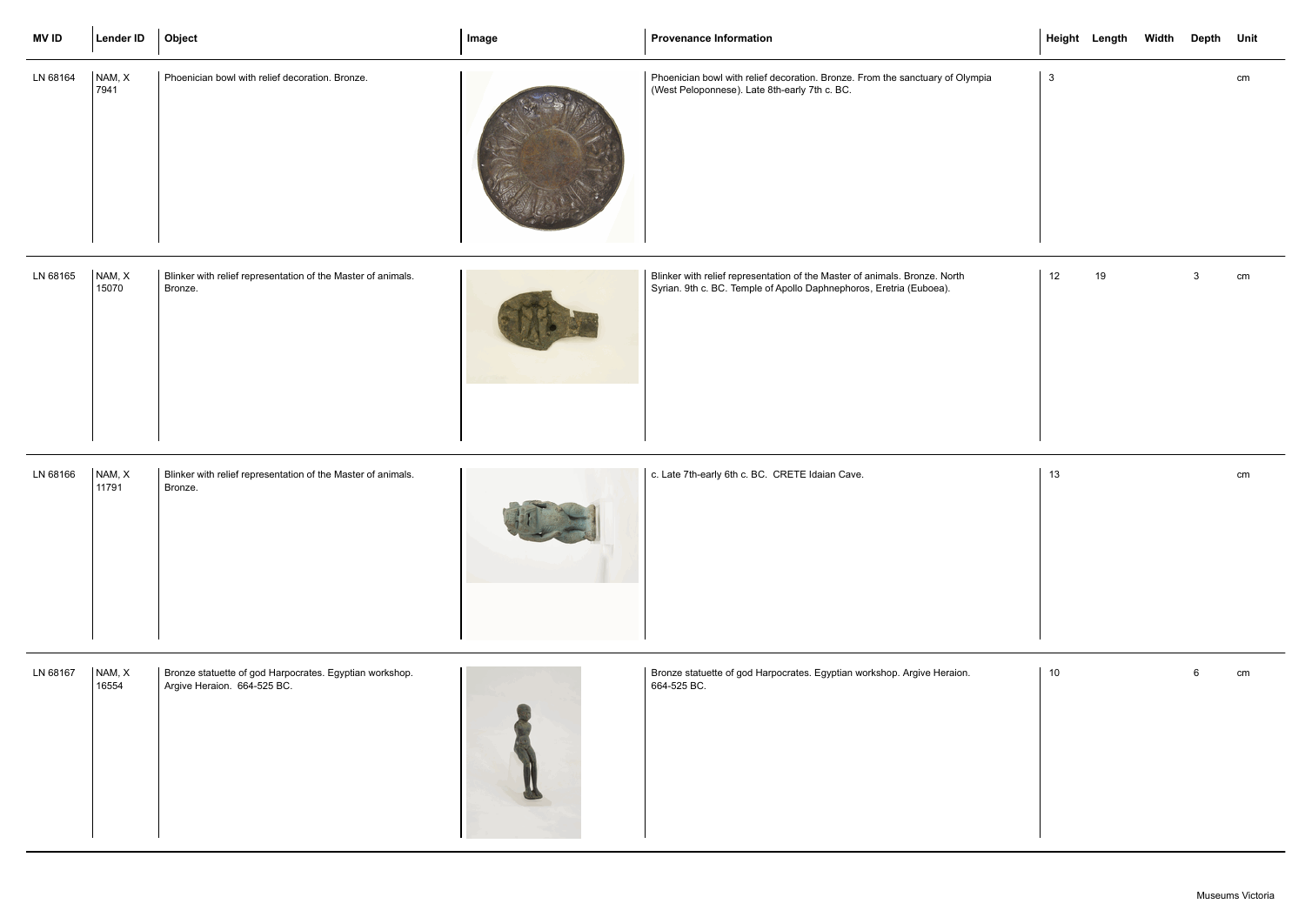| <b>MVID</b> | Lender ID         | Object                                                                                                                                                                       | Image | <b>Provenance Information</b>                                                                                                                                                |    | Height Length Width Depth Unit |    |   |    |
|-------------|-------------------|------------------------------------------------------------------------------------------------------------------------------------------------------------------------------|-------|------------------------------------------------------------------------------------------------------------------------------------------------------------------------------|----|--------------------------------|----|---|----|
| LN 68168    | NAM, X<br>7384α-β | Fragments of a cauldron rim with attachments possibly in<br>the form of Sirens. Oriental workshop. From the sanctuary<br>of Apollo Ptoos, Boeotia. Late 8th-early 7th c. BC. |       | Fragments of a cauldron rim with attachments possibly in the form of Sirens.<br>Oriental workshop. From the sanctuary of Apollo Ptoos, Boeotia. Late 8th-early<br>7th c. BC. | 13 | 50                             |    |   | cm |
| LN 68169    | NAM, X<br>7384α-β | Fragments of a cauldron rim with attachments possibly in<br>the form of Sirens. Oriental workshop. From the sanctuary<br>of Apollo Ptoos, Boeotia. Late 8th-early 7th c. BC. |       | Fragments of a cauldron rim with attachments possibly in the form of Sirens.<br>Oriental workshop. From the sanctuary of Apollo Ptoos, Boeotia. Late 8th-early<br>7th c. BC. | 13 | 57                             |    |   | cm |
| LN 68170    | NAM, X<br>6147    | Cauldron handle attachment in the form of a griffin protome.<br>Oriental workshop. Late 8th c. BC.                                                                           |       | Cauldron handle attachment in the form of a griffin protome. Oriental<br>workshop. Late 8th c. BC.                                                                           |    |                                | 14 | 6 | cm |
| LN 68171    | NAM, X<br>6122    | Cauldron handle attachment in the form of a winged male<br>figure. Oriental workshop. From the sanctuary of Olympia.<br>Late 8th c. BC.                                      |       | Cauldron handle attachment in the form of a winged male figure. Oriental<br>workshop. From the sanctuary of Olympia. Late 8th c. BC.                                         | 11 | 20                             |    |   | cm |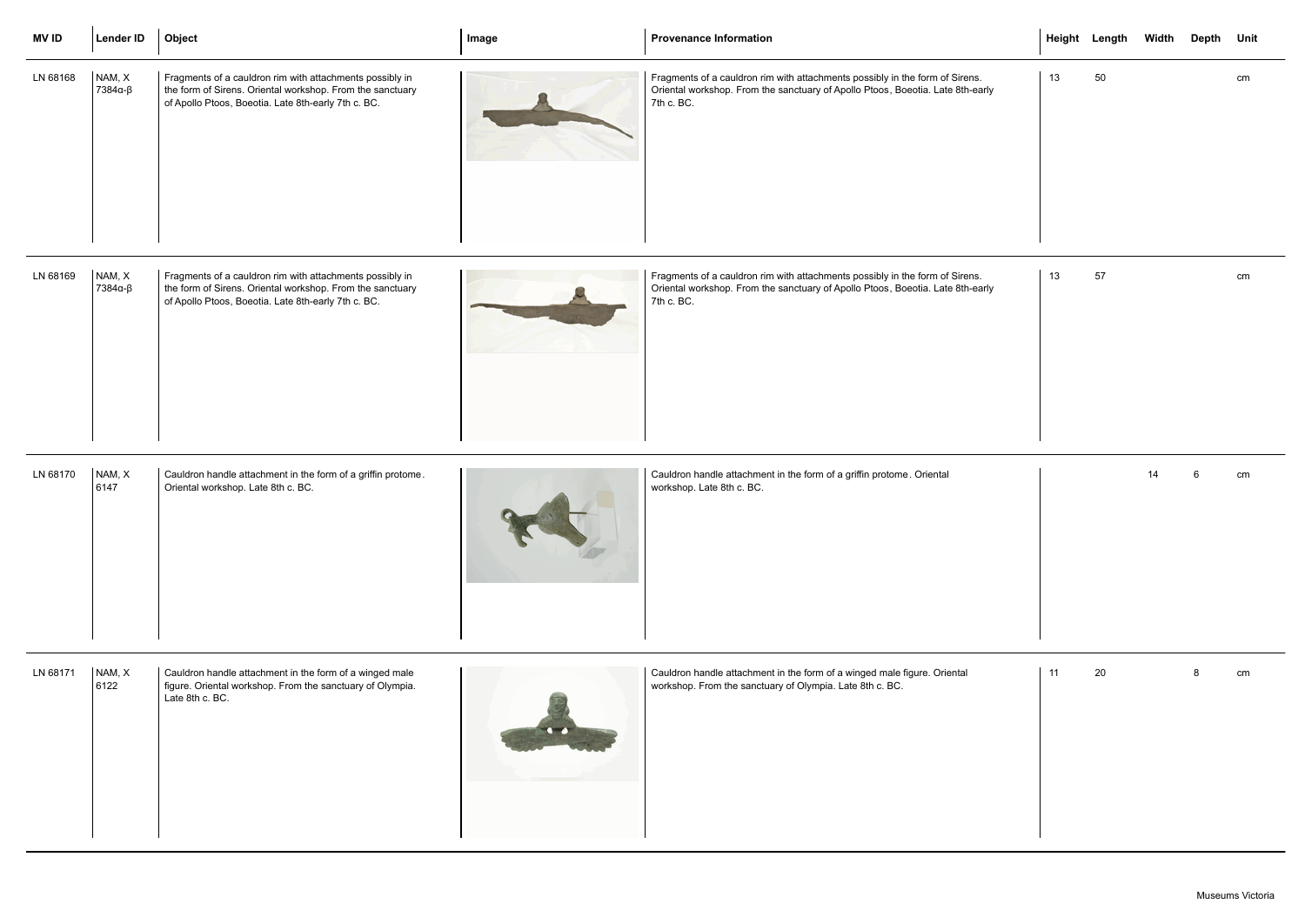| <b>MVID</b> | <b>Lender ID</b>                          | Object                                                                                                                                   | Image | <b>Provenance Information</b>                                                                                                                                                          |    | Height Length Width Depth Unit |   |    |    |
|-------------|-------------------------------------------|------------------------------------------------------------------------------------------------------------------------------------------|-------|----------------------------------------------------------------------------------------------------------------------------------------------------------------------------------------|----|--------------------------------|---|----|----|
| LN 68172    | NAM, X<br>6161                            | Griffin protome, from the shoulder decoration of a cauldron.<br>From the sanctuary of Olympia. 7th c. BC.                                |       | Griffin protome, from the shoulder decoration of a cauldron. From the<br>sanctuary of Olympia. 7th c. BC.                                                                              | 19 |                                | 8 | -9 | cm |
| LN 68173    | NAM, X<br>12717                           | Oinochoe of the so-called "Wild Goat Style". Products of an<br>Ionian workshop, possibly located in Miletos. From Rhodes.<br>630-600 BC. |       | Oinochoe of the so-called "Wild Goat Style". Products of an Ionian workshop,<br>possibly located in Miletos. From Rhodes. 630-600 BC.                                                  | 32 |                                |   |    | cm |
| LN 68174    | NAM,<br>Stathatos<br>Collection<br>St 197 | Lobed bowl. Silver. Found in tomb in Sinope. 5th c. BC.                                                                                  |       | Lobed bowl. Silver. Found in tomb in Sinope. 5th c. BC.                                                                                                                                | 4  |                                |   |    | cm |
| LN 68175    | <b>NAM 76</b>                             | Marble sphinx.                                                                                                                           |       | Marble sphinx. A phantasy creature combining a female head with the body of<br>a winged lion. Of oriental origin but rooted in Greek art since very early. From<br>Piraeus. c. 540 BC. | 79 |                                |   |    | cm |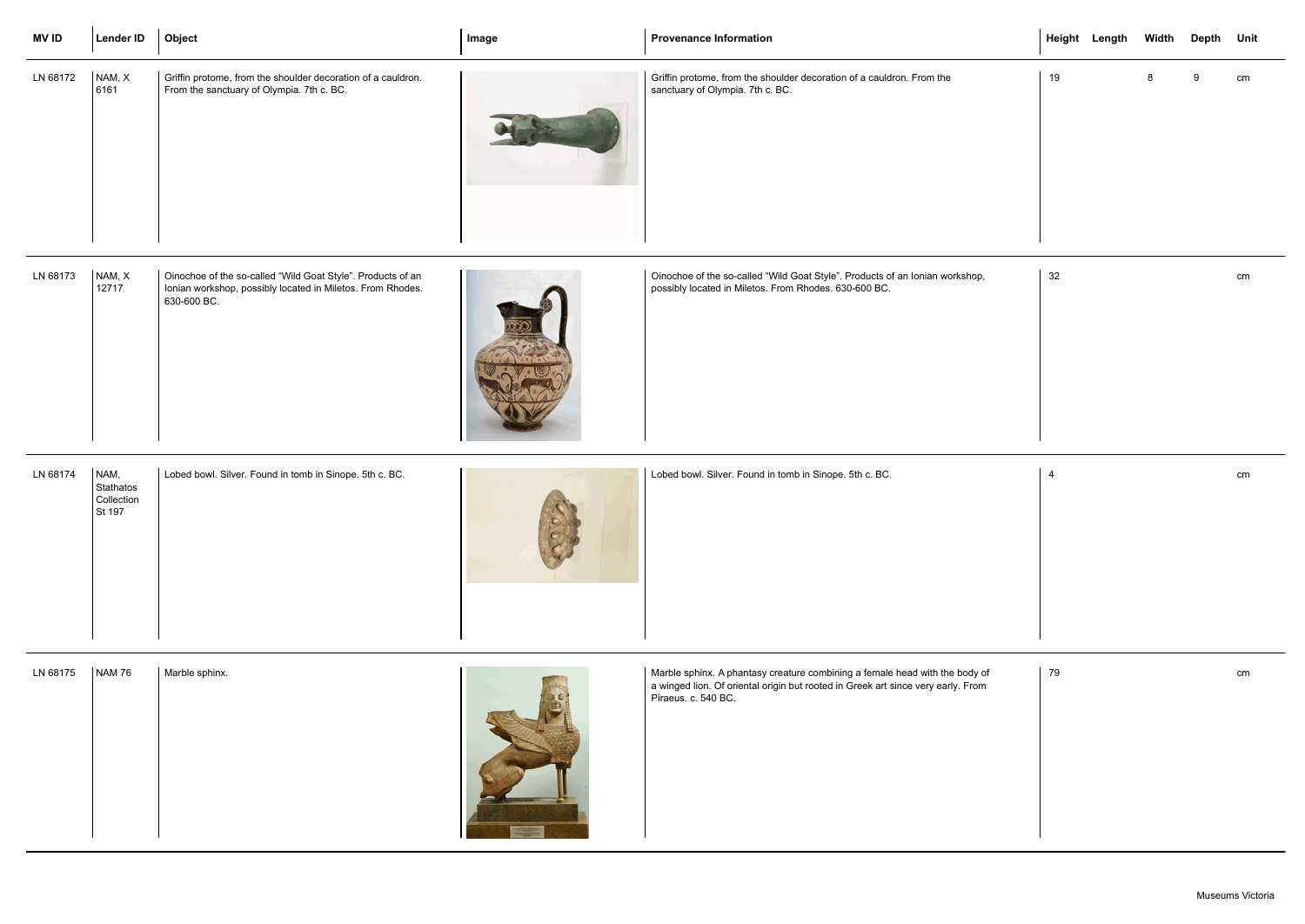| <b>MV ID</b> | Lender ID      | Object                                                                                    | Image | <b>Provenance Information</b>                                                                                                                                                                                                                                                                           | Height Length Width Depth Unit |    |    |    |
|--------------|----------------|-------------------------------------------------------------------------------------------|-------|---------------------------------------------------------------------------------------------------------------------------------------------------------------------------------------------------------------------------------------------------------------------------------------------------------|--------------------------------|----|----|----|
| LN 68176     | NAM 1488       | Votive relief with Herakles.                                                              |       | Marble stele. The funerary monument of a Phoenician buried in Athens. From<br>Athens. 350-300BC.                                                                                                                                                                                                        | 138                            |    |    | cm |
| LN 68177     | NAM 3886       | Stone engraved funerary stele of a warrior, holding a shield<br>and a spear. Poros stone. |       | Stone engraved funerary stele of a warrior, holding a shield and a spear. Poros<br>stone. From Kaminia, Lemnos (donated). Mid 6 th c. BC.                                                                                                                                                               | 94                             | 51 | 16 | cm |
| LN 68178     | NAM 1454       | Votive relief with Herakles.                                                              |       | Votive relief with Herakles. The hero is depicted reclining on a rock on which<br>he has spread his lion's pelt. Above his head can be seen leaves of a plane<br>tree in the shade of which he is resting. Marble. From Athens, Monastiraki<br>Square. 2nd c. AD, copying an earlier, Hellenistic work. | 75                             | 90 | 31 | cm |
| LN 68179     | <b>NAM 366</b> | Marble head of Alexander the Great, the conqueror of the<br>East.                         |       | Marble head of Alexander the Great, the conqueror of the East. He wears<br>Herakles's lion skin. From the Kerameikos cemetery, Athens.                                                                                                                                                                  | 29                             | 22 | 17 | cm |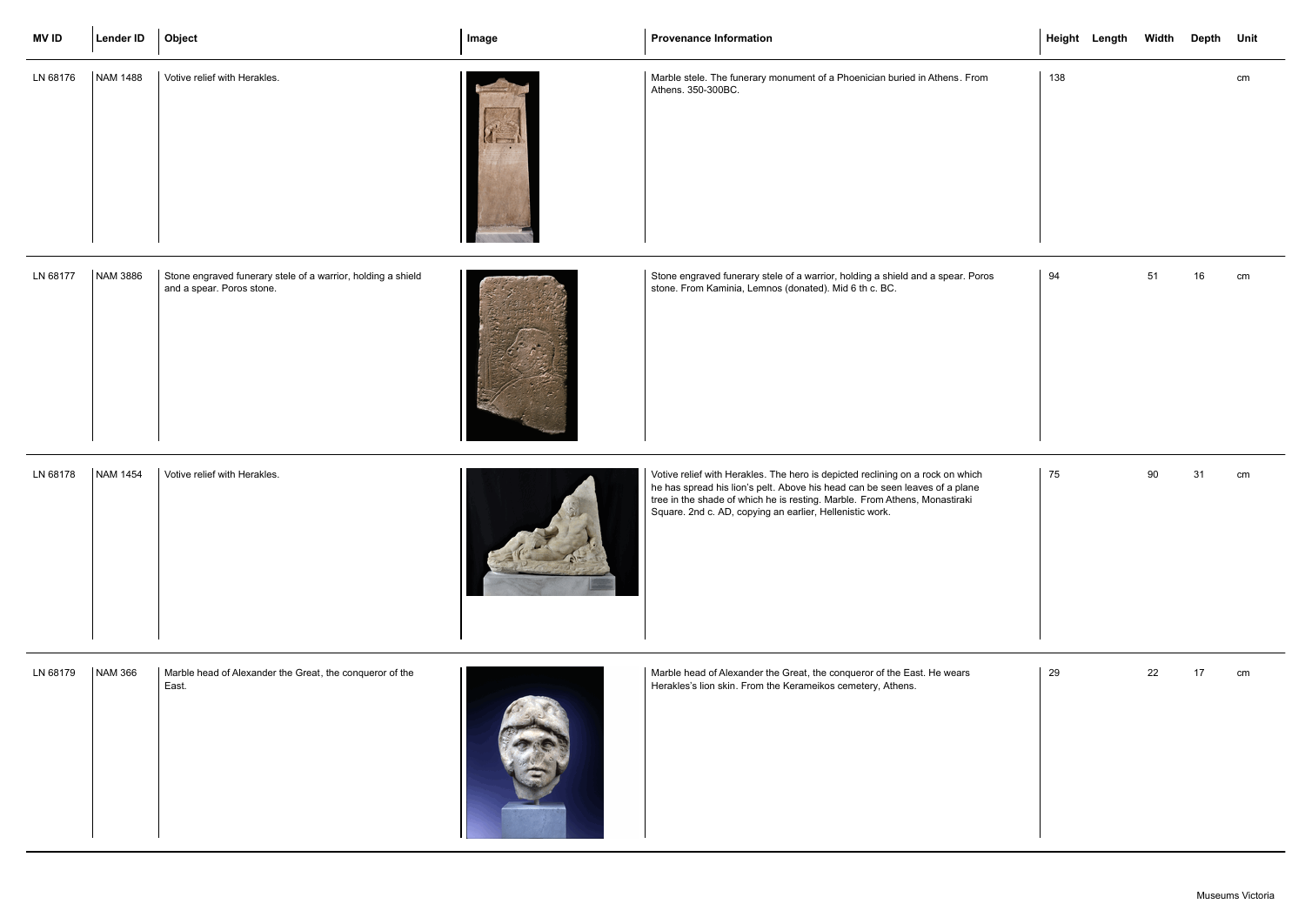| <b>MV ID</b> | Lender ID | Object                                                                   | Image | <b>Provenance Information</b>                                                                      |        | Height Length |    | Width Depth Unit |    |
|--------------|-----------|--------------------------------------------------------------------------|-------|----------------------------------------------------------------------------------------------------|--------|---------------|----|------------------|----|
| LN 68180     | NAM 1738  | Marble bust of the Phoenician god Melqart/Herakles,<br>wearing a helmet. |       | Marble bust of the Phoenician god Melqart/Herakles, wearing a helmet.                              | 26     |               | 17 | 13               | cm |
| LN 68181     | NAM, 3377 | Marble colossal head of Zeus.                                            |       | Marble colossal head of Zeus, the father of gods, from his temple in Aigeira,<br>Achaia. 2ndc. BC. | $90\,$ |               | 50 | 50               | cm |

| LN 68182 | NAM, X<br>16775 | Bronze bust of Sarapis emerging from a calyx with thistle<br>leaves, standing on a rectangular base. |  |
|----------|-----------------|------------------------------------------------------------------------------------------------------|--|
|----------|-----------------|------------------------------------------------------------------------------------------------------|--|

Bronze bust of Sarapis emerging from a calyx with thistle leaves, standing on a rectangular base. 2nd c. AD. From the findings at the Ambelokipoi area, Athens.

|    |     | Height Length Width Depth Unit |        |        |               |
|----|-----|--------------------------------|--------|--------|---------------|
|    | 26  |                                | 17     | 13     | $\mathsf{cm}$ |
|    | 90  |                                | 50 000 | $50\,$ | cm            |
| a  | 42  |                                | 20     | 14     | $\mathsf{cm}$ |
| s, | 172 |                                | 50     | $30\,$ | cm            |

| LN 68183 | <b>NAM 1193</b> | Marble funerary stele of Alexandra. |  | リマッ | Marble funerary stele of Alexandra. From the ancient cemetery of Kerameikos,<br>Athens. 117-138 AD. |
|----------|-----------------|-------------------------------------|--|-----|-----------------------------------------------------------------------------------------------------|
|----------|-----------------|-------------------------------------|--|-----|-----------------------------------------------------------------------------------------------------|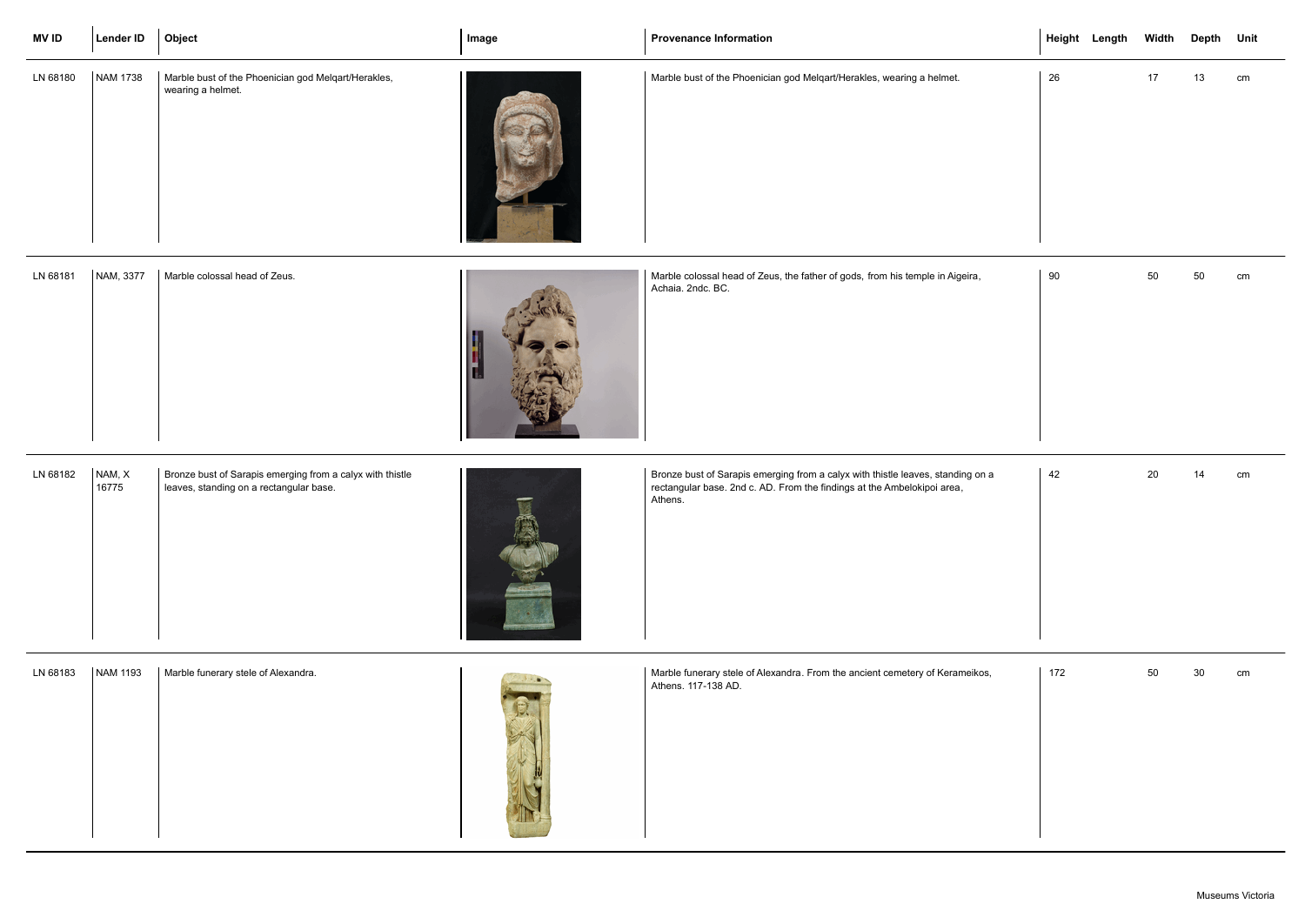| <b>MV ID</b> | <b>Lender ID</b> | Object                                                                       | Image | <b>Provenance Information</b>                                                                                                                                                                                                                                                 |     | Height Length Width Depth Unit |    |    |    |
|--------------|------------------|------------------------------------------------------------------------------|-------|-------------------------------------------------------------------------------------------------------------------------------------------------------------------------------------------------------------------------------------------------------------------------------|-----|--------------------------------|----|----|----|
| LN 68184     | NAM 1988         | Marble statuette of Cubele.                                                  |       | Marble statuette of Cubele. Shown always enthroned, usually wearing a polos<br>head cover and holding a drum and/or a libation bowl or a scepter, as is the<br>case here. The goddess is escorted by a lion, her sacred animal. From the<br>Theseion area, Athens, 4th c. BC. | 46  |                                | 24 | 17 | cm |
| LN 68185     | <b>NAM 2246</b>  | A Hermaphroditus statue.                                                     |       | A Hermaphroditus statue. Partly covered by a himation, but essentially nude<br>and revealing the unique nature of the son of Aphrodite and Hermes. Marble.<br>Peloponnese, near Pyrgos. Hellenistic period.                                                                   | 44  |                                | 29 | 17 | cm |
| LN 68186     | <b>NAM 12</b>    | Marble kouros (Apollo/youth) from the Apollo sanctuary in<br>Ptoon, Boeotia. | 图     | Marble kouros (Apollo/youth) from the Apollo sanctuary in Ptoon, Boeotia.<br>Egyptianizing statue depicting Antinous.                                                                                                                                                         | 150 |                                | 39 | 40 | cm |
| LN 68187     | NAM, AIG 1       | Egyptianizing statue depicting Antinous. Marble.                             |       | Egyptianizing statue depicting Antinous. Marble. From an early excavation at<br>the Sanctuary of the Egyptian Gods in Brexiza, Marathon, Attica. 2nd c. AD.                                                                                                                   | 210 |                                | 57 | 91 | cm |